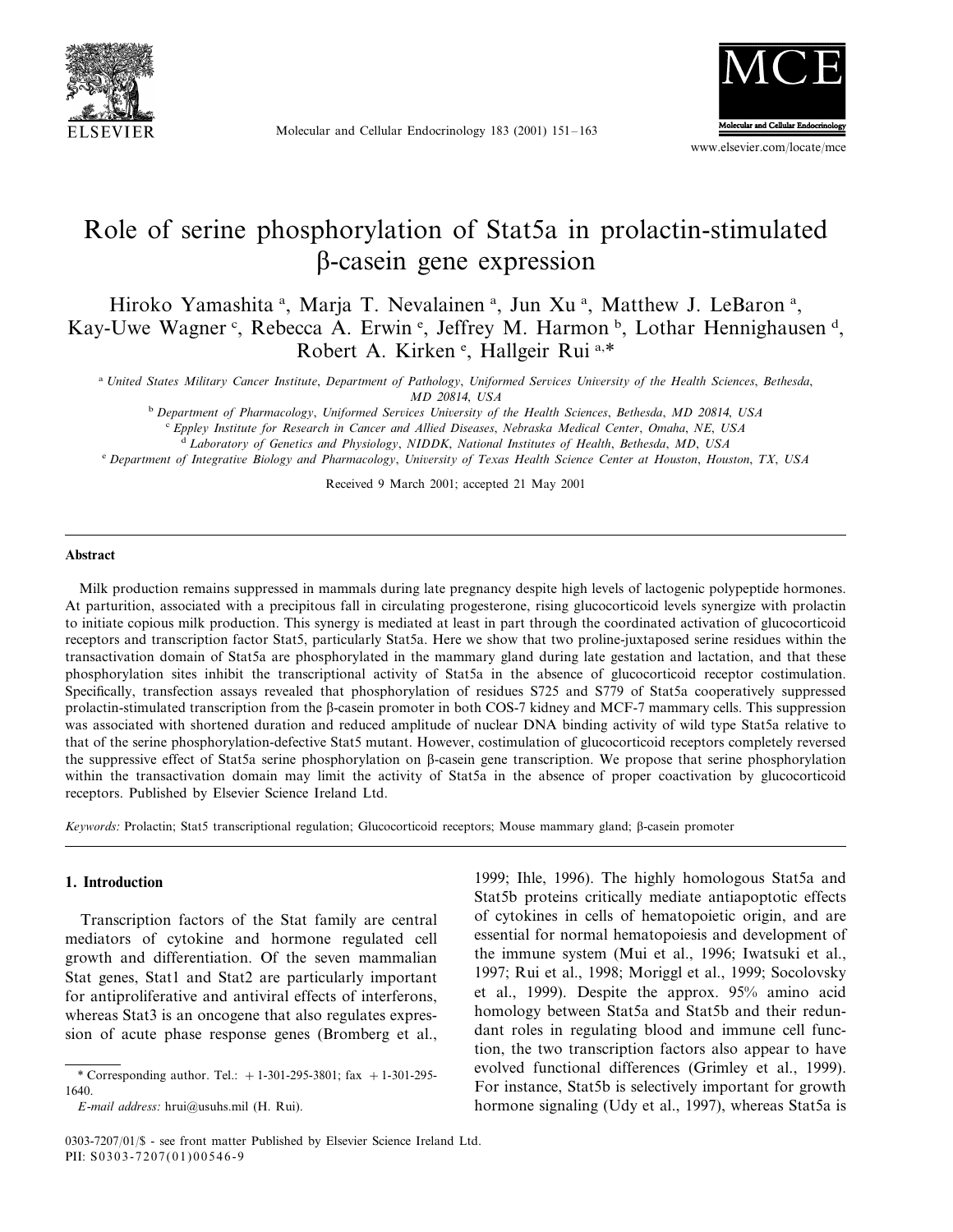particularly critical for prolactin (PRL)-induced mammary gland differentiation and milk protein gene expression (Liu et al., 1997).

The activity of Stat factors is rigorously controlled by tyrosine kinases. Phosphorylation of a positionally conserved tyrosine residue is required for dimerization, nuclear translocation, and subsequent binding of Stat5 to specific gene promoter elements (Darnell, 1997). In addition, serine kinases may also regulate the activity of Stat proteins. Specifically, phosphorylation of Stat1 and Stat3 at serine residue S727 within their transactivation domain is needed for maximal interferon-induced transcriptional activation (Zhang et al., 1995; Wen et al., 1995; Ng and Cantrell, 1997; Horvath and Darnell, 1996; Bromberg et al., 1996). Whereas serine phosphorylation of Stat1 and Stat3 was not important for DNA binding (Wen and Darnell, 1997), further work showed that phosphorylation of S727 mediated interaction between Stat1 and the nuclear minichromosome maintenance (MCM) protein-5 (Zhang et al., 1998), as well as with other nuclear coregulatory proteins (Korzus et al., 1998). Thus far, biological effects of serine phosphorylation of Stat5 have not been identified (Yamashita et al., 1998; Beuvink et al., 2000).

We recently demonstrated that a proline-directed serine kinase phosphorylated Stat5a and Stat5b on a shared Pro–Ser–Pro-motif within their transactivation domains, corresponding to serine residues S725 and S730 of mouse Stat5a and Stat5b, respectively (Yamashita et al., 1998). Phoshophoamino acid analysis suggested the existence of a second, major serine phosphorylation site unique to Stat5a (Yamashita et al., 1998), and work by Pircher and colleagues had provided indirect evidence of phosphorylation of a second proline-juxtaposed serine residue (S779) in mouse Stat5a (Pircher et al., 1999). More direct proof of phosphorylation of residue S779 was recently provided by Beuvink et al. (2000) using mass spectrometry. While that report showed that serine phosphorylation negatively affected DNA binding of Stat5a, no effect on transcriptional activity of Stat5a was detected. We now present novel evidence that both serine residues S725 and S779 are phosphorylated in mouse mammary gland during late gestation and lactation, and cooperatively suppress PRL-induced transcription from the  $\beta$ -casein promoter in the absence of glucocorticoid receptor coactivation. On the other hand, costimulation of glucocorticoid receptors, which are essential Stat5 coactivators needed for timely onset of milk production after parturition (Stocklin et al., 1996), could override the suppressive effect of Stat5a serine phosphorylation. Our new observations suggest that the modulatory effect of serine phosphorylation on Stat5a function is coactivator-dependent, and provide the first direct evidence for regulation of the biological activity of Stat5a by serine phosphorylation.

#### **2. Materials and methods**

#### <sup>2</sup>.1. *Plasmids and mutants*

Expression plasmid p3PRLR was constructed as described (Yamashita et al., 1998) and contains a 2.7-kb human PRL receptor cDNA (kindly provided by Paul A. Kelly, Institut National de la Santé et de la Recherche Médicale, Paris, France). Expression vectors for mouse Stat5a and Stat5b (pXM-Stat5a/b; kindly provided by Xiuwen Liu and Lothar Hennighausen, National Institutes of Health, Bethesda, MD), and generation of derivative mutants Stat5a-S725A and Stat5b-S730A also have been described previously (Yamashita et al., 1998). Two additional serine to alanine mutants Stat5a-S779A and Stat5a-S725A/ S779A were generated using the QuikChange site-directed mutagenesis kit (Stratagene) with oligonucleotide primers designed to alter serine residues to alanines (TCC to GCC). Before use, the DNA sequence of each mutant was verified. The genomic  $(-344 \text{ to } -1)$ -casein gene promoter linked to the luciferase reporter gene (pZZ1; kindly provided by Bernd Groner, Institute for Experimental Cancer Research, Freiburg, Germany), plasmid pCH110 containing the  $\beta$ -galactosidase gene under control of the simian virus 40 promoter, and human glucocorticoid receptor expression vector  $pRShGR\alpha$  have been described previously (Stocklin et al., 1996; Liu et al., 1995; Hollenberg et al., 1985).

## <sup>2</sup>.2. *Cell Culture and Transfections*

COS-7 cells (ATCC) were grown in Dulbecco's modified essential medium (DMEM) containing 10% fetal calf serum, 2 mM L-glutamine and penicillin-streptomycin (50 IU/ml and 50  $\mu$ g/ml, respectively), at 37 °C with 5%  $CO<sub>2</sub>$ . MCF-7 cells were grown in RPMI-1640 medium containing 10% fetal calf serum, 2 mM L-glutamine and penicillin-streptomycin (50 IU/ml and 50  $\mu$ g/ml, respectively), at 37 °C with 5% CO<sub>2</sub>. For signal transduction studies, subconfluent COS-7 cells in 100 mm dishes were transfected with 2  $\mu$ g of the PRL receptor construct ( $p3PRLR$ ) and 2  $\mu$ g of plasmid pXM-Stat5a, pXM-Stat5b, or corresponding mutants. For luciferase and  $\beta$ -galactosidase assays, FuGENE6 transfection reagent (Boeringer Mannheim Cat. No. 1814443) was used for transfection of both COS-7 cells and MCF-7 cells in six-well plates. Three microliters of FuGENE6 reagent,  $0.25 \mu$ g of one of the plasmids pXM-Stat5a, pXM-Stat5b, or mutants of pXM-Stat5a or pXM-Stat5b,  $0.25 \mu$ g of p3PRLR,  $0.5 \mu$ g of pZZ1 and 0.1  $\mu$ g of pCH110 encoding the  $\beta$ -galactosidase gene and/or  $0.1$  ug of the human glucocorticoid receptor expression vector pRShGRci were used.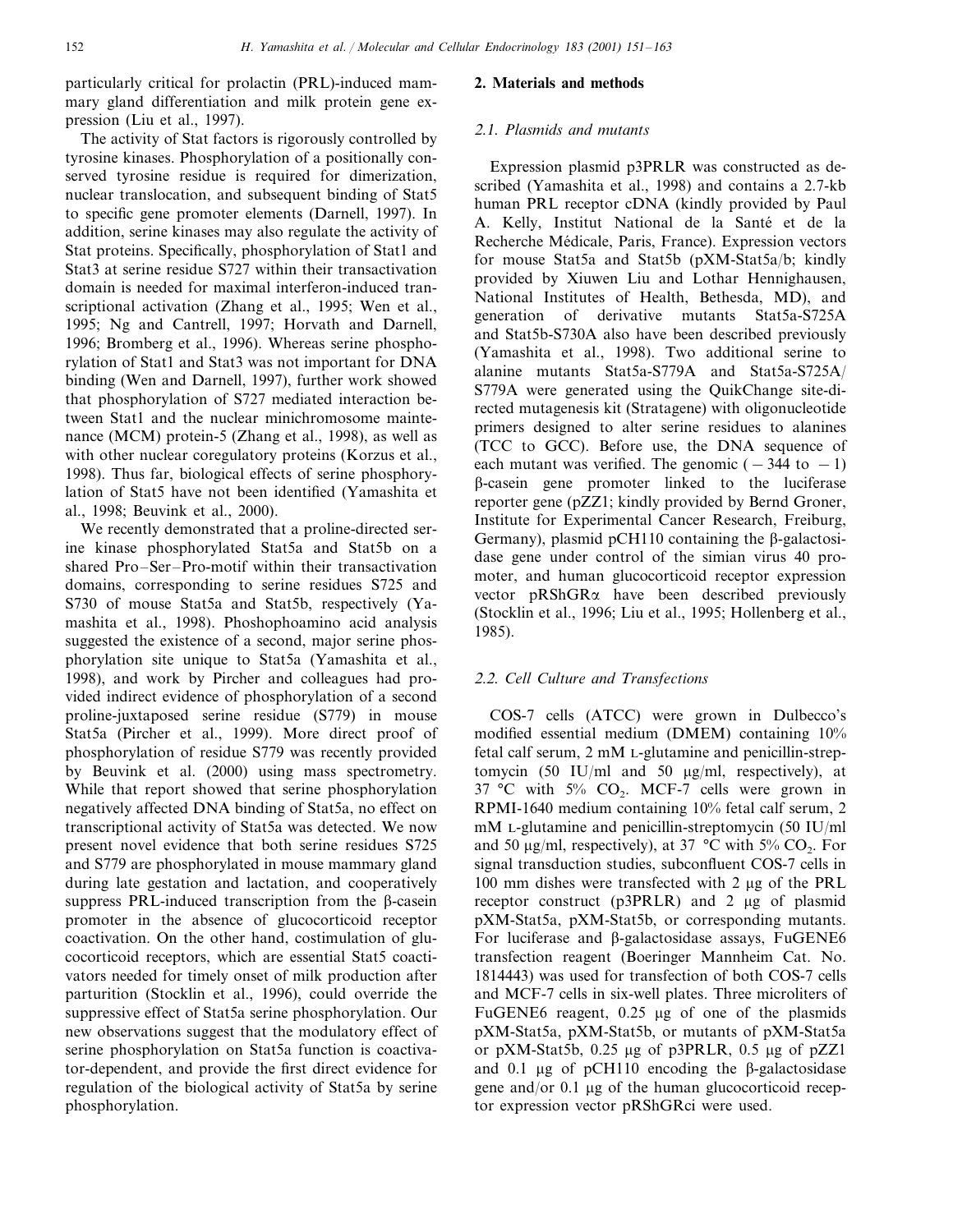### <sup>2</sup>.3. [ <sup>32</sup>*P*]-*ortho*-*phosphate labeling and phosphoamino acid analysis*

COS-7 cells were transfected with plasmids encoding human PRL receptor and individual Stat5a mutants as indicated. After 24 h of culture in DMEM supplemented with 10% fetal calf serum, penicillin (100 U/ml) and streptomycin (100  $\mu$ g/ml), cells were starved for 12 h in serum-free DMEM. Cells were then washed twice with phosphate-free DMEM (Gibco, Cat. No. 11971- 025), and incubated in the same medium supplemented with [32P]-*ortho*-phosphate (0.75 mCi/ml; NEN) at 37 °C for 2 h. Cells were stimulated with or without 10 nM human PRL for 30 min, and were then analyzed and immunoprecipitated as described below. Proteins were eluted from protein A-Sepharose beads, separated on sodium dodecyl sulphate–polyacrylamide gel electrophoresis (SDS–PAGE; 7.5% polyacrylamide), and transferred to PVDF membranes. Labeled proteins were visualized by autoradiography and analyzed by phosphoamino acid analysis using the Hunter Thin Layer Electrophoresis System (HLTE-7000) as described by Boyle et al. (1991). Briefly, samples were separated in first dimension buffer (7.8% acetic acid and 2.5% formic acid), applied to TLC plates (100 M thick cellulose; Merck) and electrophoresed for 1 h at 1100 V. The second dimension was separated in 5% acetic acid and 0.5% pyridine at 1300 V for 25–45 min. Migration of the phosphorylated amino acid standards were detected by ninhydrin staining. Phosphoamino acid content was visualized by exposing the plates to X-ray film at  $-80$  °C with intensifying screens.

## <sup>2</sup>.4. *Generation of site*-*specific antiStat*5-*phosphoserine antibodies*

The phosphopeptide SRL[pS]PPAGL corresponding to amino acid residues 777–785 of human Stat5a was synthesized, conjugated to keyhole limpet hemocyanin and used as immunogen in rabbits (Genosys Inc., Woodlands, TX). Generation of a second antibody specific for phospho-Ser 725/730 of Stat5a/b has been described previously (Yamashita et al., 1998). For immunoblotting, blots were incubated for 16 h with either antiserum at 1:5000 dilution.

## <sup>2</sup>.5. *Solubilization of proteins*, *immunoprecipitation and immunoblotting*

Cells were starved in serum-free medium for 16 h, then treated with or without 10 nM human PRL (NIDDK-hPRL-SIAFP-B2, AFP-2969A; a gift from A. F. Parlow at the National Pituitary Hormone Program), harvested and solubilized in lysis buffer containing 10 mM Tris–HCI, pH 7.6, 5 mM EDTA, 50 mM NaCl, 30 mM sodium pyrophosphate, 50 mM sodium fluoride, 1 mM sodium *ortho*-vanadate, 1% Triton X-100, 1 mM phenylmethylsulfonylfluoride (PMSF), 5  $\mu$ g/ml aprotinin, 1  $\mu$ g/ml pepstatin A and 2  $\mu$ g/ml leupeptin as described (Kirken et al., 1997a). For immunoprecipitation from clarified cell lysates, polyclonal rabbit antisera  $(2 \mu l/ml)$  specific to peptides corresponding to the unique COOH-termini of Stat5a or Stat5b were used (Kirken et al., 1997b), and captured after incubation with protein A-Sepharose beads (Amersham Pharmacia). Immunoblotting was performed as described previously (Kirken et al., 1997a) using polyvinylidene difluoride (PVDF) membranes (Millipore), and antiphospho-Stat5a/b (Y694/Y699) mAb (UBI, Cat. No. 05-495; 0.5  $\mu$ g/ml), site-specific anti-Stat5-phosphoserine antibodies (pS725/S730; 1:5000 dilution; and pS779; 1:5000 dilution) or polyclonal rabbit antisera of Stat5a and Stat5b (1:3000 dilution) as primary antibodies and horseradish peroxidase-conjugated goat antibodies to mouse or rabbit IgG as secondary antibodies in conjunction with enhanced chemiluminescence substrate mixture (Amersham, Cat. No. RPN2106). Densitometric normalization and comparison of Stat5a phosphorylation in mammary glands from virgin and lactating mice from three independent experiments was performed using an Eagle Eye system (Stratagene, CA). The paired *t*-test was used for statistical analysis.

## <sup>2</sup>.6. *Collection and processing of mouse mammary glands*

Female mice (C57/B16) were obtained from the animal facility at the National Cancer Institute (Frederick, MD). The fourth pair of mammary glands were collected from mature virgin mice and from mice at different stages of gestation (days 8, 14, and 18), lactation (days 5 and 10) and involution  $(6 \text{ h}, 16 \text{ h}, 24 \text{ h}, \text{ and } 3)$ days) and stored at  $-80$  °C until processing. For each time point mammary glands from two mice were pooled (five for the virgin mice) and homogenized with an Ultraturrax homogenizer (Janke & Kunkel GmBH, Staufen, Germany) in lysis buffer (described above) at a ratio of 5 ml/g of tissue. Tissue homogenates were rotated end-over-end for 60 min at 4 °C, and insoluble material was pelleted at  $12,000 \times g$  for 30 min at 4 °C. The protein concentration of clarified tissue lysates was determined by simplified Bradford method (BioRad Laboratories, Hercules, CA). A total of 3.5 mg of protein was used for immunoprecipitation with either polyclonal rabbit antisera against Stat5a (2 µl) or Stat5b (2  $\mu$ l) for 3 h at 4 °C. Antibody capture with protein A-Sepharose beads, SDS–PAGE and immunoblotting was performed as described for cell lysates above.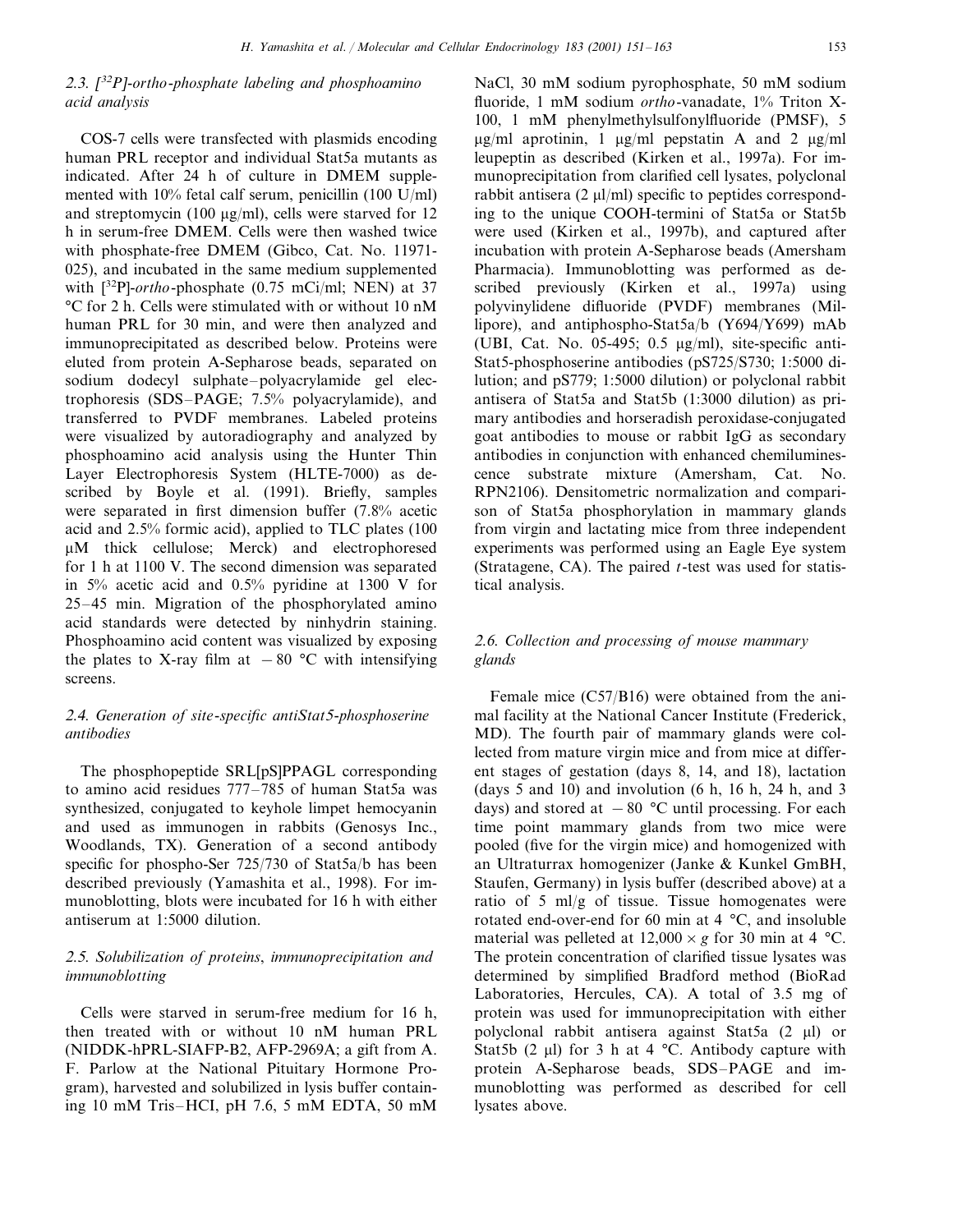## <sup>2</sup>.7. *Luciferase and* -*galactosidase assays*

One day after transfection, cells were starved in serum-free medium and stimulated with or without 10 nM human PRL in the presence or absence of 100 nM dexamethasone for 16 h and harvested. Cells were washed twice with PBS and lysed in Triton/glycylglycine lysis buffer (1% Triton X-100, 25 mM glycylglycine (pH 7.8), 15 mM  $MgSO<sub>4</sub>$ , 4 mM EGTA, 1 mM DTT) and centrifuged at  $12,000 \times g$  for 5 min at 4 °C. Supernatants were used for luciferase and  $\beta$ -galactosidase assays. For luciferase assays, 100 µl of cell lysate were mixed with  $360 \mu l$  of assay buffer containing  $25 \mu$ mM glycylglycine (pH 7.8), 15 mM potassium phosphate (pH 7.8), 15 mM  $MgSO<sub>4</sub>$ , 4 mM EGTA, 2 mM ATP and 1 mM DTT. Luciferase activity of each sample was determined by measuring luminescence after injection of  $200 \mu l$  of 1 mM luciferine as described (Yamashita et al., 1998). Three or four independent experiments with triplicate measurements were carried out as indicated in figure legends. Differences between treatments were compared by one-way analysis of variance followed by Scheffe's multiple range test.

#### <sup>2</sup>.8. *Electrophoretic mobility shift assay* (*EMSA*)

Cells were starved in serum-free medium for 16 h, then treated with or without 10 nM human PRL as indicated, pelleted by centrifugation and immediately solubilized in EMSA lysis buffer and analyzed as described earlier (Kirken et al., 1997a).  $[32P]$ -labeled oligonucleotide probe corresponding to the PRL response element (5'agatttctaggaattcaaatc 3') of the rat  $\beta$ -casein gene was used. Polyacrylamide gels (4%) containing 5% glycerol and  $0.25 \times \text{TBE}$  were prerun in  $0.25 \times$  TBE buffer at 4–10 °C for 1.5 h at 300 V. After loading of samples, the gels were run at room temperature for approx. 3 h at 250 V. Gels were dried by heating under vacuum and exposed to X-ray film.

#### <sup>2</sup>.9. *DNA sequencing of cattle Stat*5*a*

To verify the absence of a second serine phosphorylation site in cattle Stat5a, genomic DNA was purified from bovine muscle (Giants Supermarket, Bethesda, MD) and amplified by PCR for 25 cycles using the following primers: 5':CGA CCA GGA TGG AGA ATT C 3' (sense) and 5': C ATG TGT ACA TGG GCT GCC 3' (antisense). The product was applied to a 1% agarose gel, visualized by UV light, excised and recovered by MERmaid kit (BIO 101, Vista, CA). The recovered DNA was sequenced by primer extension with dye-labeled nucleotides with both sense and antisense primers and analyzed by ABI prism sequencer. The sequence was submitted to GenBank (Accession No. AF250911).

#### **3. Results**

<sup>3</sup>.1. *Ealuation of extent of phosphorylation of serine residue S*779 *of Stat*5*a by mutagenesis and phosphoamino acid analyses*

To quantitate the extent of phosphorylation of proline-juxtaposed serine residue S779 of Stat5a, we first tested the effect of converting residue S779 to alanine on overall Stat5a serine phosphorylation in a cellular reconstitution assay. COS-7 cells were transiently transfected with expression plasmids encoding PRL receptor and wild-type (WT) Stat5a, mutant Stat5a-S779A, or mutant Stat5a-S725A/S779A. Cells were metabolically labeled with [32P]*ortho*-phosphate for 2 h and incubated with or without 10 nM PRL for 30 min. Individual Stat5a proteins were immunoprecipitated from cell lysates, separated by SDS–PAGE, and overall phosphate incorporation was compared by autoradiography (Fig. 1A, upper panel). Mutation of residue S779 to alanine led to a significant reduction of basal and PRL-stimulated phosphate incorporation, which was further reduced in the double mutant Stat5a-S725A/ S779A (Fig. 1A, upper panel). Bands corresponding to full length, 94 kDa Stat5a isoforms were then excised and subjected to phosphoamino acid analysis (Fig. 1A, lower panel). The reduction in phosphate incorporation into mutant Stat5a-S779A was selective for serine (Fig. 1A, lower panel), providing strong evidence that S779 constituted a second serine phosphoacceptor site of Stat5a in addition to the previously established residue S725 (Yamashita et al., 1998). Combined mutation of S725 and S779 further reduced but did not completely eliminate phosphoserine from mutant Stat5a-S725A/ S779A, suggesting either the existence of a single additional phosphorylation site within the molecule or minor phosphorylation of several bystander serine residues.

## 3.2. *Analysis of tyrosine and serine phosphorylation of wild*-*type and Stat*<sup>5</sup> *mutants by immunoblotting*

To more directly determine whether residue S779 of Stat5a was a major phosphorylation site, we generated phosphospecific antibodies by immunizing rabbits with a phosphopeptide corresponding to this unique motif of Stat5a. We first examined the kinetics of phosphorylation of Y694, S725 and S779 of Stat5a in response to PRL treatment in COS-7 cells. Cells transfected with expression plasmids encoding PRL receptor and Stat5a-WT were serum-deprived for 16 h before exposure to PRL for various times up to 16 h. Immunoprecipitated Stat5 proteins were separated on SDS–PAGE and immunoblotted with appropriate phosphospecific antibody preparations. Unlike tyrosine residue Y694 of Stat5a, which was inducibly and transiently phosphory-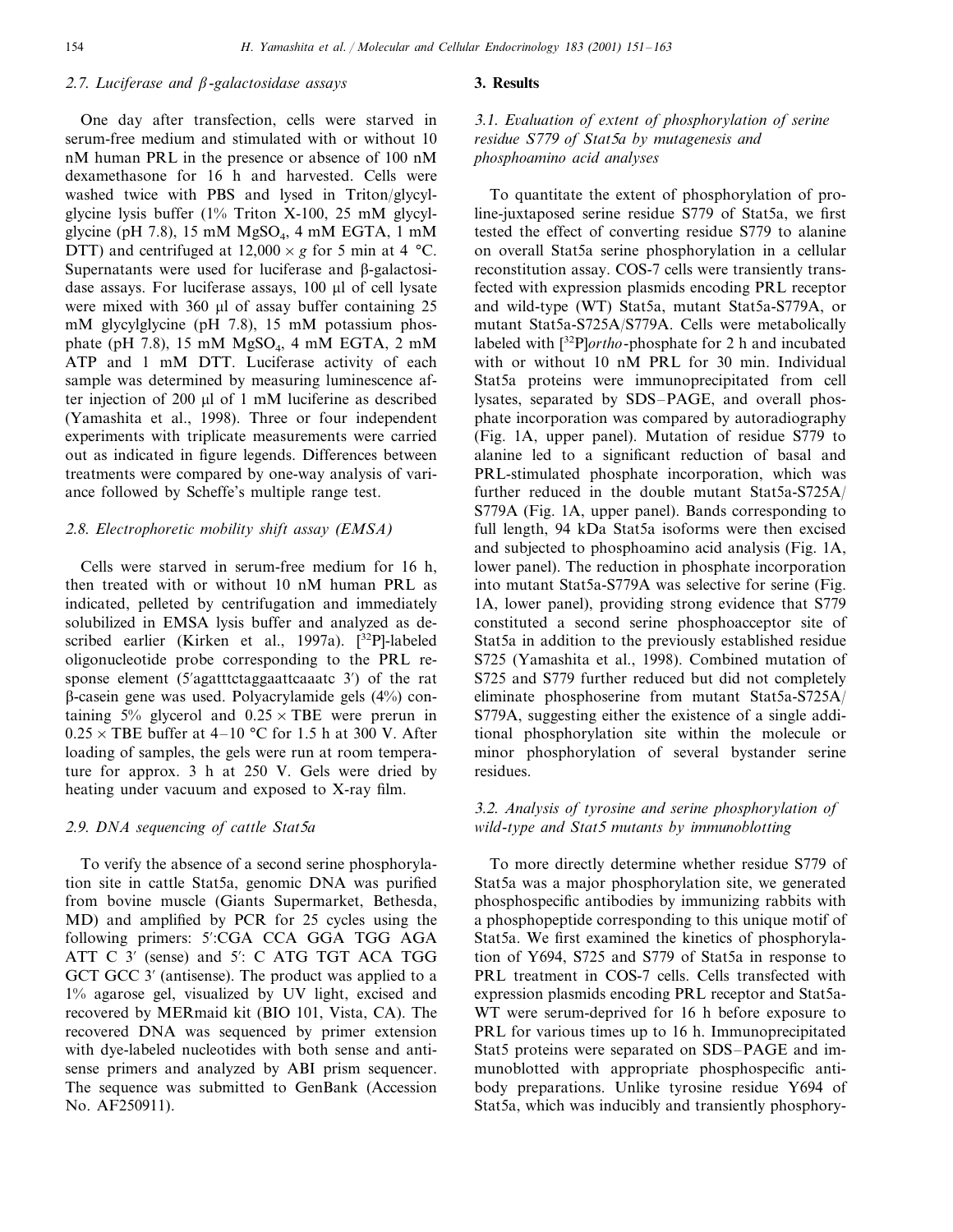

Fig. 1. Phosphorylation of Stat5a and serine-to-alanine mutants in COS-7 cells as determined by phosphoamino acid analysis and immunoblotting with phosphospecific antibodies. (A) Phosphoamino acid analysis of wild-type (WT) and serine-to-alanine mutants of Stat5a. Autoradiographies of immunoprecipitated wild-type and mutant forms of Stat5a from [32P]*ortho*phosphate labeled COS-7 cells incubated with (+) or without (−) 10 nM PRL for 30 min at 37 °C are shown in the upper panel. The lower panel shows phosphoamino acid analysis of wild-type and mutant forms of Stat5a with (+) or without (−) PRL stimulation. Radioactive bands corresponding to Stat5a were excised and subjected to acid hydrolysis and thin layer electrophoresis, and phosphate incorporated into amino acids was visualized by autoradiography. Representative data from three independent experiments are shown. Migrational positions of phosphoserine (pSer), phosphothreonine (pThr), or phosphotyrosine (pTyr) are indicated. (B) Kinetic analysis of tyrosine and serine phosphorylation of Stat5a and Stat5b by immunoblotting. COS-7 cells transfected with the PRL receptor and wild-type (WT) Stat5a (panels 1 to 4 from top) or Stat5b (panels 5 to 7 from top) were starved in serum-free DMEM for 16 h, then incubated with medium without (−) or with (+) 10 nM PRL at 37 °C for up to 16 h as indicated. Lysates were immunoprecipitated (IP) with anti ( $\alpha$ )-Stat5a or  $\alpha$ -Stat5b antibodies. Parallel samples were blotted for either phosphotyrosine ( $\alpha$ -pY694/pY699), site-specific phosphoserines (α-pS725/pS730 and α-pS779), or Stat5 levels (α-Stat5a or α-Stat5b). (C) Phosphotyrosine and phosphoserine content of Stat5a wild-type (WT) and serine-to-alanine mutants (Stat5a-S725A, S779A, and S725A/S779A) by immunoblotting. COS-7 cells transfected with PRL receptor and wild-type (WT) or mutant forms of Stat5a were starved in serum-free medium for 16 h, then exposed to medium without (−) or with  $(+)$  10 nM PRL at 37 °C for 30 min. Lysates were immunoprecipitated (IP) with  $\alpha$ -Stat5a antibodies. Parallel samples were blotted for either phosphotyrosine ( $\alpha$ -pY694), site-specific phosphoserines ( $\alpha$ -pS725 and  $\alpha$ -pS779), or  $\alpha$ -Stat5a. (D) Competition of immunogen for binding of anti-pS779 antiserum to phosphorylated Stat5a-WT. Stat5a-WT was immunoprecipitated from lysates of transfected COS-7 cells, and anti-pS779 antiserum (1:5000 dilution) was used for immunoblotting of three replicate samples in the absence or presence of either phosphopeptide immunogen (10  $\mu$ M) or the unphosphorylated form of the same peptide (10  $\mu$ M) as indicated (upper panel). Reblotting for Stat5 protein levels are shown in the lower panel.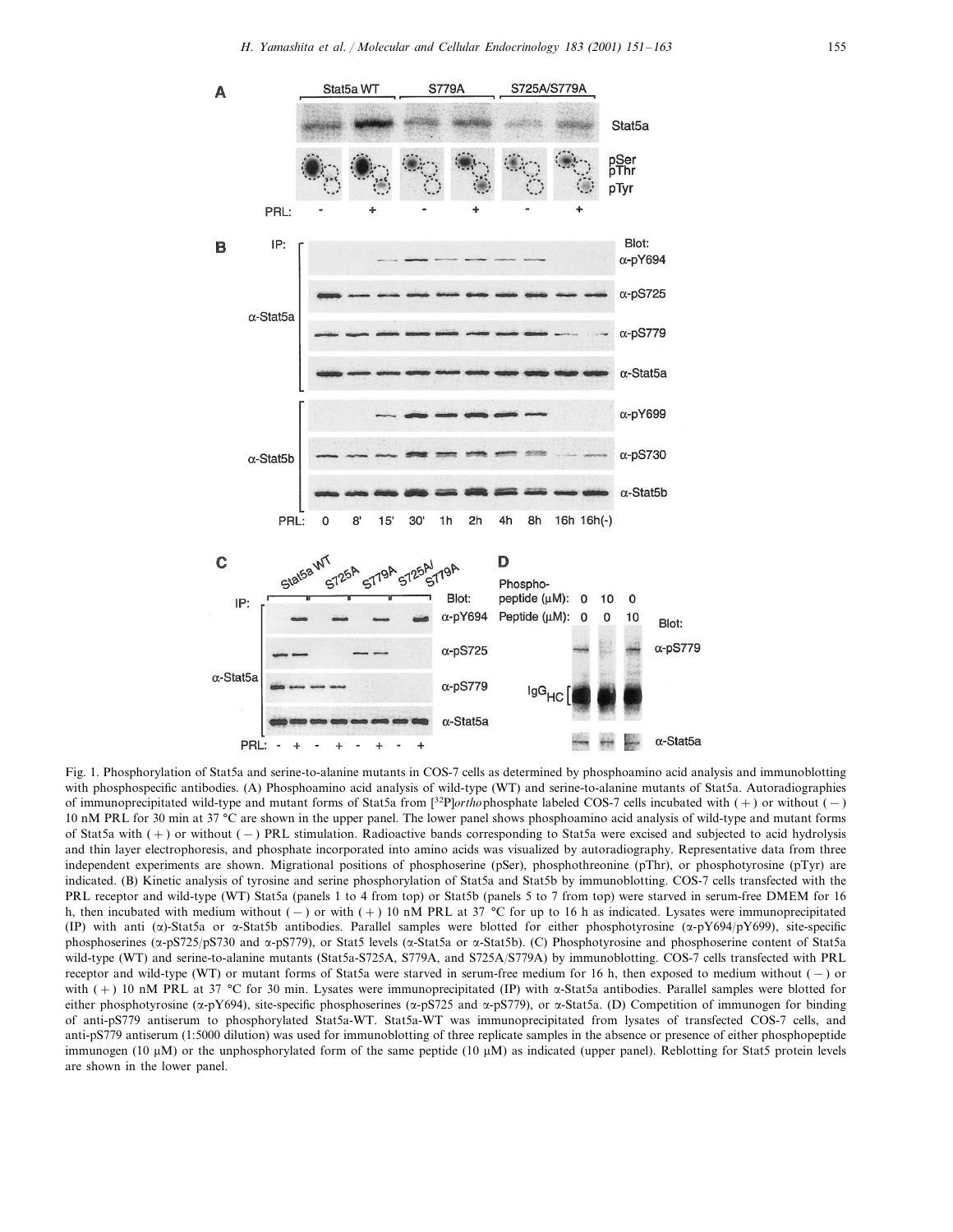lated in response to PRL (Fig. 1B, panel 1), both serine residues S725 and S779 were constitutively phosphorylated when Stat5a was expressed in COS-7 cells (Fig. 1B, panels 2 and 3). In parallel experiments, phosphorylation of Stat5b on Y699 showed PRL-inducible kinetics similar to that of Stat5a (Fig. 1B, panel 5). In contrast to Stat5a serine phosphorylation of S725 and S779, phosphorylation of S730 of Stat5b was only weakly constitutive but was further induced by PRL with kinetics parallel to tyrosine phosphorylation (Fig. 1B, panel 6). Levels of Stat5a and Stat5b remained constant over the observation period (Fig. 1B, panels 4 and 7, respectively).

# 3.3. *Phosphospecific antibodies show that phosphorylation of residues S*725 *and S*779 *of Stat*5*a may occur independently*, *and is not directly tied to inducible tyrosine phosphorylation*

Phosphoamino acid analysis had demonstrated reduced levels of serine phosphorylation in mutant Stat5a-S779A when expressed in COS-7 cells, and Stat5a-WT showed immunoreactivity to antibodies raised against a corresponding phosphopeptide. To specifically demonstrate phosphorylation of serine residue S779, and test the mutual interdependence of phosphorylation of S725 and S779, immunoblotting with phosphospecific Stat5a antibodies were used in combination with mutagenesis. PRL receptors and Stat5a-WT or either of mutants Stat5a-S725A, -S779A, or -S725A/ S779A were expressed in COS-7 cells, and serum-deprived cells were treated with or without PRL for 30 min. Immunoblotting demonstrated that each mutant maintained normal capacity of PRL inducible phosphorylation of Y694 (Fig. 1C, upper panel). Furthermore, whereas mutant Stat5a-S779A retained normal levels of constitutive phosphorylation of residue S725, immunoreactivity was selectively lost in mutants Stat5a-S725A and Stat5a-S725A/S779A which both lack the phosphoacceptor hydroxyl group (Fig. 1C, second panel from top). Correspondingly, mutant S725A retained constitutive phosphorylation of S779, whereas immunoreactivity of the anti-phospho-S779 antibody was selectively absent from mutants Stat5a-S779A and Stat5a-S725A/S779A (Fig. 1C, third panel from top). Expression levels of individual mutants were comparable (Fig. 1C, bottom panel).

To further validate the specificity of the new antipS779-Stat5a antiserum, we tested the ability of the phosphopeptide immunogen and the corresponding unphosphorylated peptide to displace binding of the antiserum to phosphorylated Stat5a-WT by immunoblotting. Stat5a-WT was expressed in COS-7 cells, immunoprecipitated, and separated by SDS–PAGE. Three parallel samples were blotted with anti-pS779- Stat5a antiserum in the absence or presence of either

phosphopeptide SRL[pS]PPAGL  $(10 \mu M)$  or unphosphorylated peptide SRLSPPAGL  $(10 \mu M)$  as indicated (Fig. 1D, upper panel). This analysis established that phosphorylated, but not unphosphorylated peptide, could displace binding of the antibody to phosphorylated Stat5a. Equal protein loading was verified by reblotting with anti-Stat5a antiserum (Fig. 1D, lower panel). These results supplemented the evidence of specific recognition by the antiserum of the phosphorylated residue S779 of Stat5a.

From the studies using phosphospecific antibodies presented above, we conclude that S779 is a second major proline-directed serine phosphorylation site within the transactivation domain of Stat5a in addition to S725. Furthermore, phosphorylation of residues S779 and S725 occurred independently, and was not directly affected by the tyrosine phosphorylation state of Stat5a.

# 3.4. *Examination of serine phosphorylation of Stat*5*a in mammary gland during gestation*

Due to the paucity of reported biological effects of Stat5 serine phosphorylation, we examined the pattern of Stat5 serine and tyrosine phosphorylation during mammary gland differentiation and lactation. Stat5a is particularly important for this physiological process as evidenced by gene targeting studies in mice (Liu et al., 1997). A previous report had documented that Stat5a was phosphorylated on S779 during gestation and lactation (Beuvink et al., 2000) but a systematic analysis of both proline-directed serine phosphorylation sites of Stat5a during the mammary gestation cycle has not been carried out. Initial examination of Stat5a immunoprecipitated from mammary glands of either virgin or lactating mice showed that Stat5a was markedly phosphorylated on both S725 and S779 in tissue from lactating but to a lesser extent in virgin animals (Fig. 2A). Mouse mammary gland tissue at various stages of gestation cycle was then collected and Stat5a serine phosphorylation status of residues S725 and S779 was determined. As shown in Fig. 2B, residues S725 and S779 were coordinately phosphorylated during gestation and remained serine phosphorylated during lactation. The observation that both serine residues of Stat5a were phosphorylated during gestation was consistent with a biological role of Stat5a serine phosphorylation during mammary gland differentiation and lactogenesis. In parallel, Stat5b was also serine phosphorylated on its solitary serine phosphorylation site S730 (Fig. 2B). Furthermore, serine phosphorylation of both Stat5 isoforms was rapidly turned off during mammary gland involution. The observed phosphorylation of residues S725 and S779 of Stat5a, the Stat5 isoform most critical for milk production, suggested its involvement as a physiologically relevant control mechanism for mammary gland differentiation.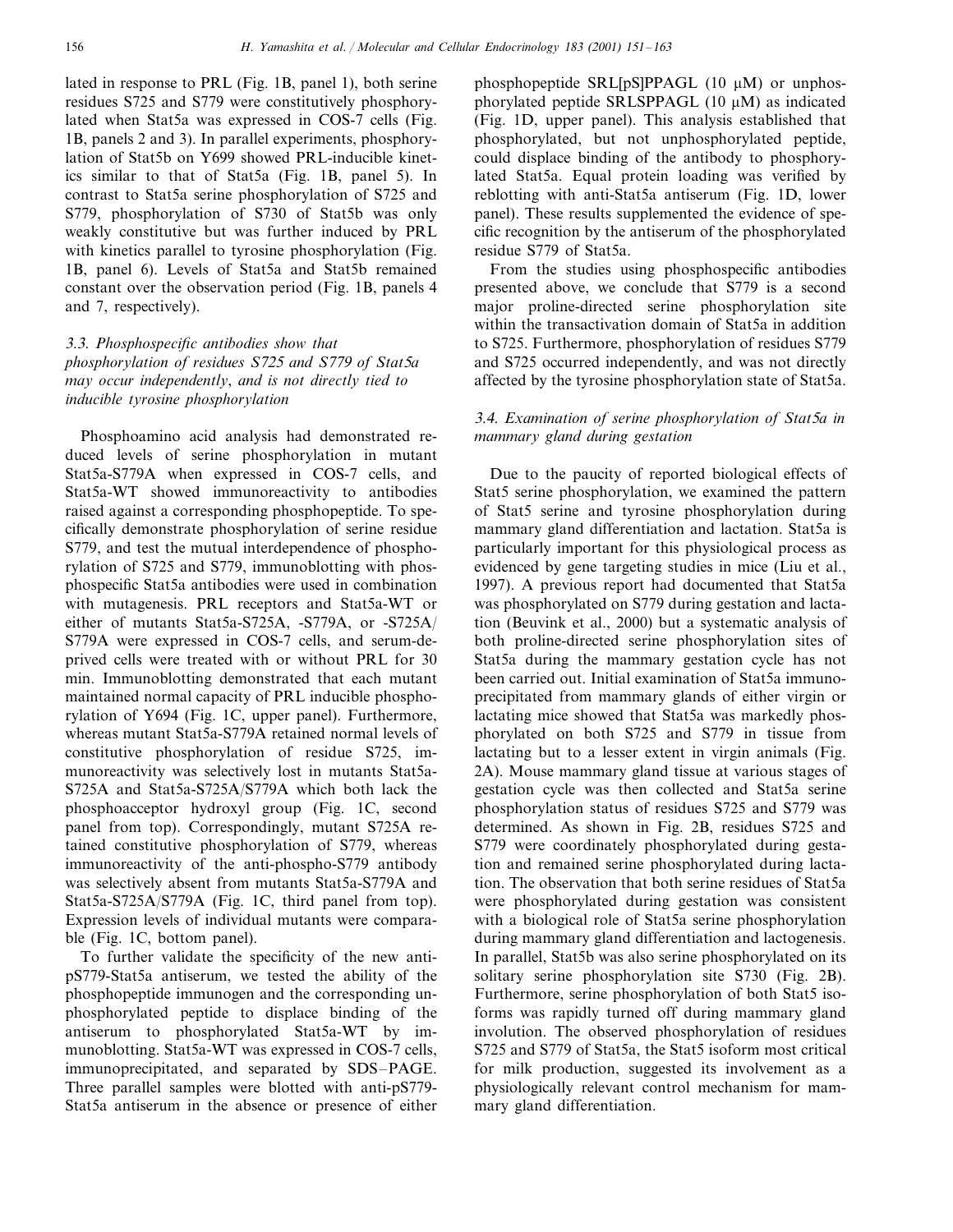

Fig. 2. Serine phosphorylation of Stat5a and Stat5b in mouse mammary gland during gestation cycle. (A) Initial analysis of phosphorylation of serine residues S725 and S779 of mouse Stat5a in mammary tissue from virgin and lactating mice. Tissues were harvested from virgin mice or mice at day 5 of lactation. Stat5a was immunoprecipitated from tissue homogenates that had been normalized with respect to total protein concentration. After separation by SDS–PAGE, phosphorylation of individual residues were detected in replicate samples by immunoblotting with phospho-Stat5 specific antibodies to pY694, pS725, or pS779. Levels of Stat5a were also detected by antibodies to Stat5a. (B) Temporal profile of serine phosphorylation of Stat5a and Stat5b in mouse mammary gland during the gestation cycle. Stat5a or Stat5b were immunoprecipitated from tissue homogenates of mouse mammary gland at various stages of the gestation cycle. Phosphorylation of Stat5 on tyrosine and serine residues levels was detected by phosphospecific antibodies.

In general, serine phosphorylation of Stat5a and Stat5b paralleled that of the conserved tyrosine residue over the pregnancy cycle. Whereas the increase in tyrosine and serine phosphorylation of Stat5b during pregnancy and lactation occurred without any increase in Stat5b protein levels, increased phosphorylation of Stat5a during pregnancy and lactation was accompanied by a marked increase in levels of Stat5a. To more directly assess the increase in Stat5a phosphorylation that was not due to increased levels of Stat5a protein, phosphoprotein immunoblots were analyzed by densitometry and normalized for Stat5 protein levels. Samples of mammary glands of virgin and lactating mice from three independent experiments were used. Overall, after normalization there was a twofold increase in phosphorylation of residues Y694, S725, and S779 of Stat5a in lactating mammary glands over that detected in virgin mammary glands. More specifically, mean normalized values + SEM were  $47 + 14$  and  $98 + 4$  for pY694 in virgin and lactating mammary glands, respectively  $(n=3, P < 0.05)$ . The corresponding values in virgin and lactating mammary glands were  $29 \pm 5$  and  $69 \pm 3$  for pS725 (*n* = 3, *P* < 0.05), and 16  $\pm$  4 and  $39 \pm 8$  for pS779 (*n* = 3, *P* < 0.05). Therefore, normalization to Stat5a protein levels during pregnancy cycle suggested that Stat5a serine and tyrosine phosphorylation increased by approximately a factor of two from virgin to lactating state. Regardless of the absolute increase in Stat5 phosphorylation, the present study verified that both serine residues S725 and S779 of Stat5a are phosphorylated during pregnancy and lactation.

# 3.5. *Phosphorylated serine residues S*725 *and S*779 *of Stat*5*a cooperate to negatiely regulate PRL*-*induced transcription in the absence of glucocorticoid receptor coactiation*

To analyze the effect of serine phosphorylation of Stat5a on transcriptional activity, we used a luciferase reporter gene under control of the Stat5a-responsive -casein gene promoter (Yamashita et al., 1998). This reporter gene has been used extensively for studies of transcriptional activity of Stat5 (Stocklin et al., 1996). The plasmid encoding the  $\beta$ -casein reporter gene was transfected into COS-7 cells along with expression plasmids encoding the PRL receptor and wild-type Stat5a or mutant proteins. A constitutively expressed  $\beta$ -galactosidase gene was also included to compensate for differences in transfection efficiencies. Luciferase activity was measured in extracts of cells that had been incubated in the absence or presence of PRL for 16 h (Fig. 3A and B). Wild-type Stat5a mediated a highly consistent 35-fold induction of reporter gene expression in response to PRL stimulation. Mutant Stat5a-S779A mediated a response comparable to that of Stat5a-WT,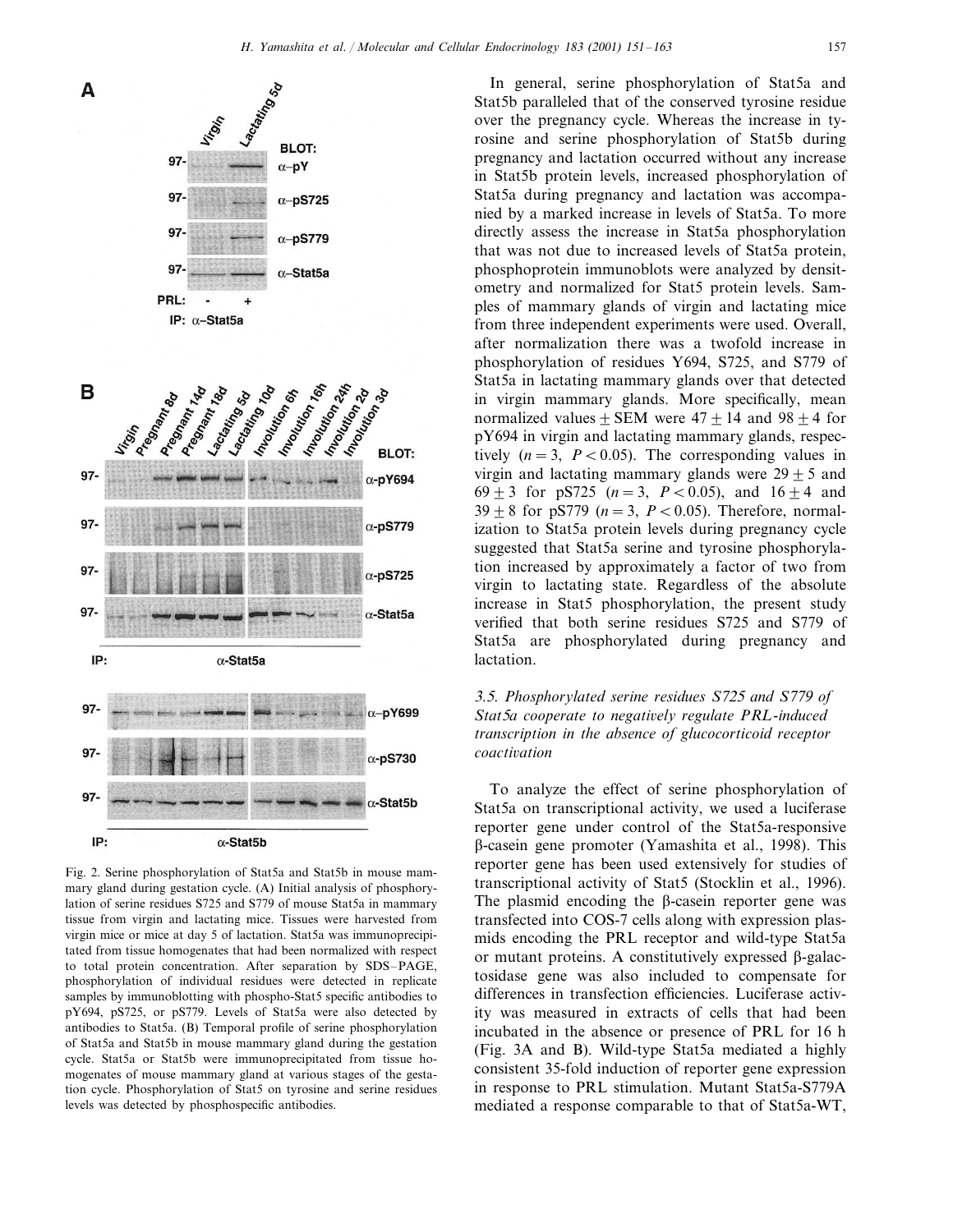

Fig. 3. PRL-inducible  $\beta$ -casein gene activation by wild-type (WT) and mutants of Stat5a or Stat5b in COS-7 cells (A, B) or in MCF-7 cells (C, D). Cells were transfected with a β-casein-luciferase reporter gene, the PRL receptor, WT or serine-to-alanine mutants of Stat5a and Stat5b, and a β-galactosidase gene under the control of the Simian virus 40 promoter. Cells were treated with (+) or without (–) 10 nM PRL for 16 h in serum-free DMEM. Luciferase and  $\beta$ -galactosidase activities in cell extracts were determined, and the ratios of the luciferase to  $\beta$ -galactosidase activities are shown. The mean values of four independent experiments are presented, and S.E. values are indicated by bars. Differences between treatments were compared by one-way analysis of variance followed by Scheffe's multiple range test  $(*^{***}P < 0.0001; **P < 0.001; **P < 0.001$  $*P < 0.05$ ).

whereas Stat5a-S725A demonstrated a moderate, 1.7 fold elevation of PRL-stimulated activity  $(P < 0.0001)$ , Fig. 3A). This increased PRL-stimulated activity of Stat5a-S725A was further enhanced when both serine sites were converted to alanine, as demonstrated by a consistent, 2.2-fold increase in PRL-stimulated transcription mediated by mutant Stat5a-S725A/S779A  $(P < 0.0001$ , Fig. 3A). The elevated activity of the double mutant Stat5a-S725A/S779A above that of either mutant with a single serine substitution therefore suggested functional cooperativity between the two serine phosphorylation sites. Increased activity associated with Stat5a serine mutants was limited to PRL-induced transcription, while there was no consistent effect on basal transcription rate. The observed gain of function associated with combined mutation of two Stat5a serine phosphorylation sites indicated that serine phosphorylation negatively affected transcriptional activity of Stat5a. Stat5b, which lacks a second, proline-juxtaposed serine phosphorylation site, only moderately gained activity upon mutation of the phosphorylation site  $(25\%; P < 0.0001;$  Fig. 3B), providing new evidence of functional and regulatory differences between Stat5a and Stat5b.

To test whether serine phosphorylation suppressed Stat5a-mediated  $\beta$ -casein gene transcription in cells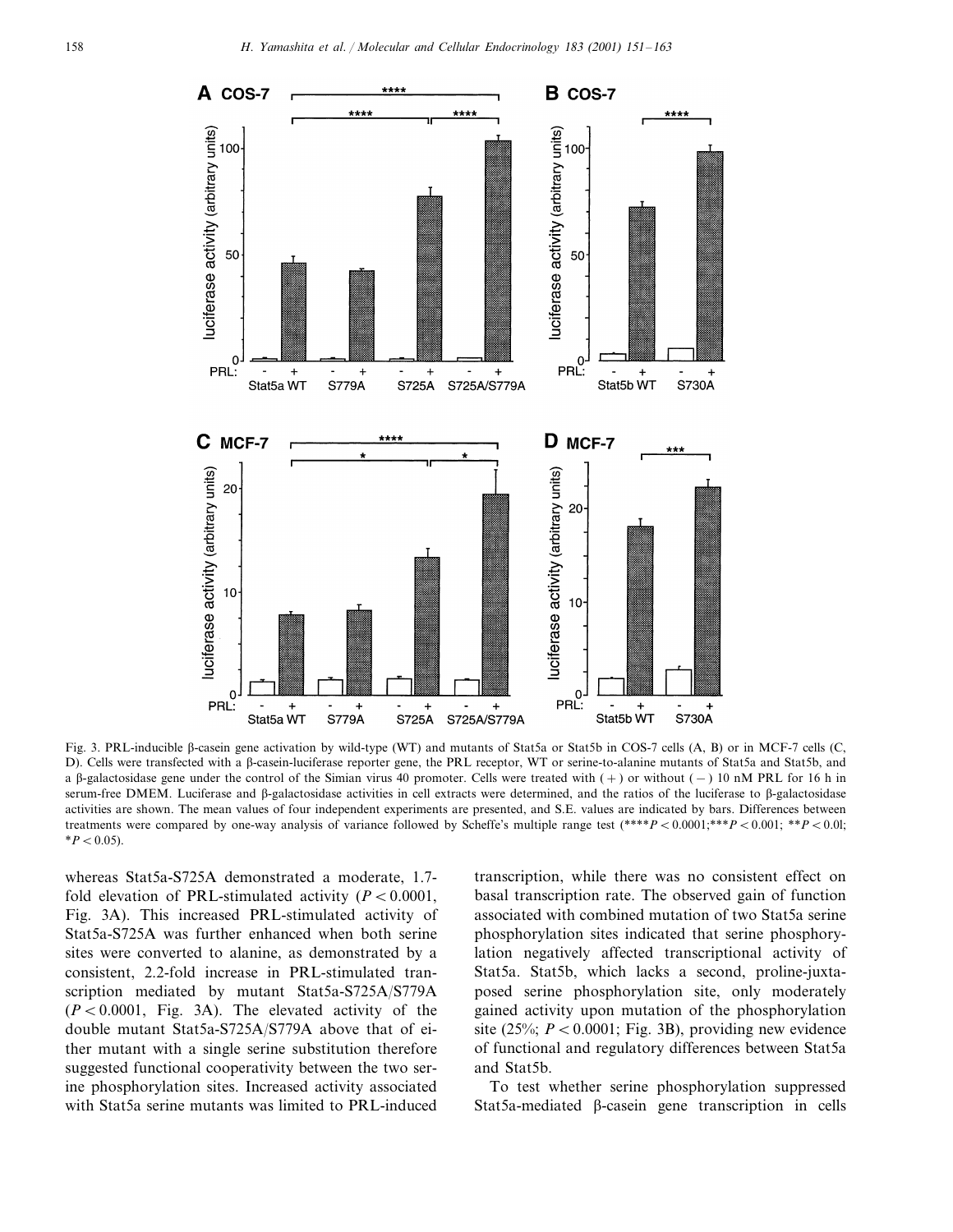other than COS-7 cells, the more physiologically relevant MCF-7 human mammary epithelial cell line was selected. Initially we expected to take advantage of the endogenous PRL receptors expressed in MCF-7 cells (Biswas and Vonderhaar, 1987), but transfection of both PRL receptor and Stat5a plasmids was required in order to detect  $\beta$ -casein gene induction (data not shown). A transfection approach identical to that used in COS-7 cells was therefore taken, and Stat5a-WT was observed to mediate a sixfold PRL-induced stimulation of transcription (Fig. 3C). Importantly, when tested in MCF-7 cells, Stat5a serine mutants exhibited activation profiles similar to those observed in COS-7 cells. Specifically, mutant Stat5a-S779A showed wild-type activity, whereas the activity of Stat5a-S725A was increased by approx.  $60\%$  ( $P < 0.01$ ). Also in MCF-7 cells this moderate augmentation was further enhanced by combined mutation of both serine phosphorylation sites, as evidenced by a 2.5-fold increase in PRL-stimulated transcriptional activity of mutant Stat5a-S725A/S779A  $(P < 0.0001$ ; Fig. 3D). Thus, the two serine phoshorylation sites cooperated to negatively regulate transcriptional activity of Stat5a also in MCF-7 mammary cells. Extending the observations from COS-7 to a human mammary cell line supported the physiological relevance of a regulatory effect of Stat5a serine phosphorylation.

## <sup>3</sup>.6. *Analysis of DNA binding actiities of Stat*5*a mutants*

It was recently suggested that serine phosphorylation of Stat5a suppressed binding to the GAS element of the  $\beta$ -casein promoter, although no effect on the transcriptional activity of Stat5a was reported (Beuvink et al., 2000). Specifically, mutant Stat5a-S725A/S779A was shown to display elevated DNA binding activity (Beuvink et al., 2000). Furthermore, it had previously been established that a C-terminal portion of the transactivation domain of Stat5a contained a regulatory element that inhibited DNA binding (Moriggl et al., 1996). It was therefore of relevance to examine whether the negative effect of serine phosphorylaton on transcriptional activity of Stat5a-S725A/S779A could be explained in terms of a modulated strength of nuclear DNA binding activity. It was also of interest to determine to what extent DNA binding associated with complete removal of the transactivation domain of Stat5a could be attributed to loss of the two serine phosphorylation sites.

To specifically compare the strength of PRL-induced nuclear DNA-binding activity of wild-type Stat5a to that of mutants Stat5a-S725A, Stat5a-S779A, Stat5a-S725A/S779A, and the C-terminal truncation mutant Stat5a- $\Delta$ 713, nuclear extracts from transfected cells were tested for binding to an oligonucleotide probe

corresponding to the Stat5 response element of the  $\beta$ -casein gene promoter (Fig. 4). When reconstituted in PRL-responsive COS-7 cells, there was a consistent increase in the DNA-binding activities of serine-phosphorylation-defective Stat5a mutants in nuclear extracts of PRL-stimulated cells (Fig. 4). This conclusion was



Fig. 4. PRL-inducible DNA binding activities of wild-type (WT) and mutants of Stat5a in COS-7 cells. COS-7 cells that had been transfected with the PRL receptor and Stat5a wild-type (WT) or serine-toalanine mutants (Stat5a-S725A, S779A, or S725A/S779A), or a mutant Stat5a $\Delta$ 713, which lacks the entire transactivation domain and hence both phosphoserine sites, were starved in serum-free DMEM for 16 h, then incubated with  $(+)$  or without  $(-)$  PRL (10 nM) from 0 to 24 h. Equal amounts of nuclear protein extracts were used for gel shift analysis with  $32P$ -labeled  $\beta$ -casein gene promoter probe. Roman numerals I and II indicate two previously characterized prolactin-inducible Stat5-DNA complexes (Yamashita et al., 1998; Kirken et al., 1997a,b) .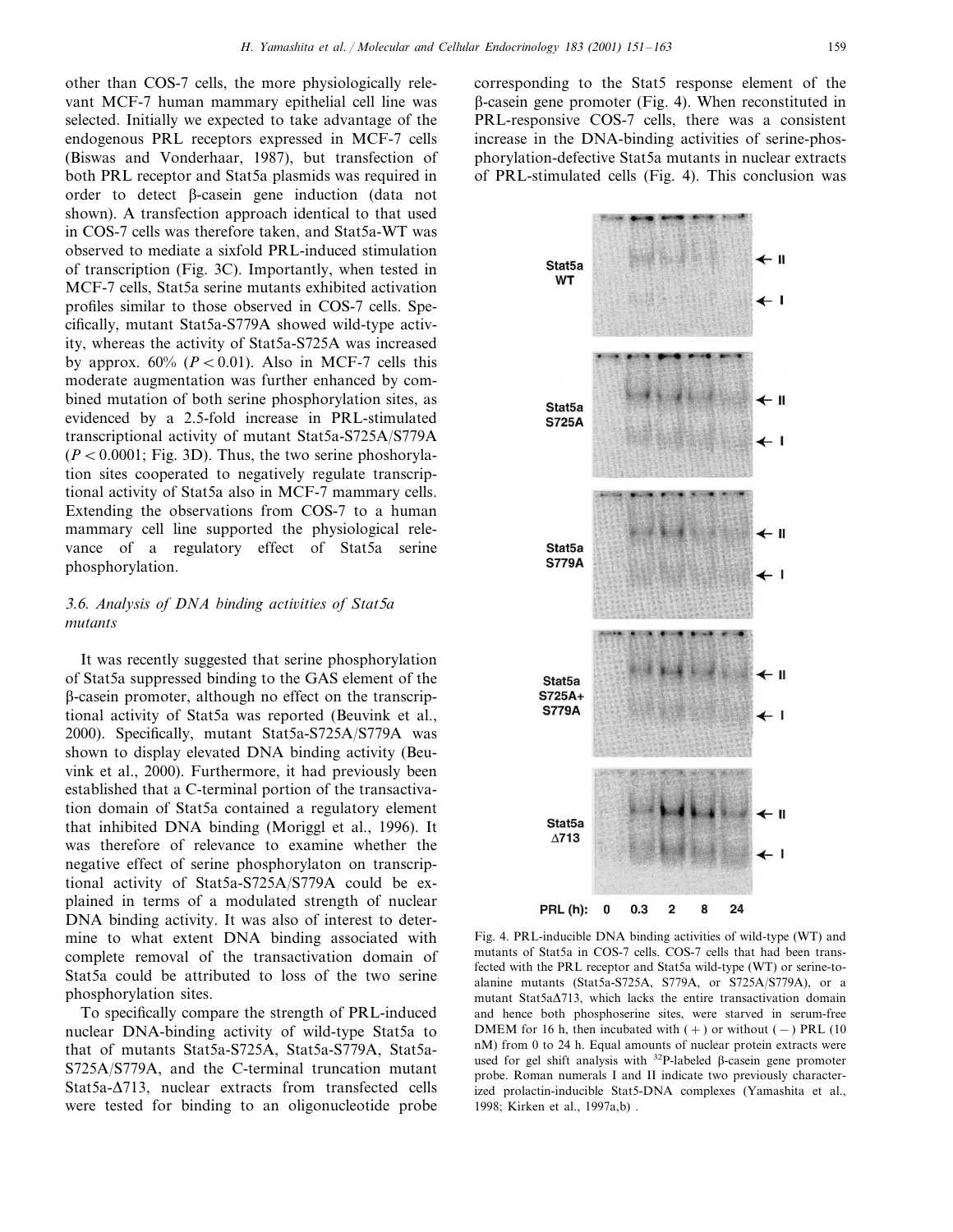based on evaluation of both signal amplitude and duration in the presence of continuous PRL stimulation for up to 24 h (Fig. 4). Specifically, WT Stat5a showed little if any DNA binding after 24 h, while elevated DNA binding activity was especially pronounced in the doubly serine phosphorylation-defective mutant Stat5a-S725A/S779A. Based on these results and the observations by Beuvink et al. (2000) we suggest that the negative effect of serine phosphorylation of Stat5a is mediated by reduced DNA binding activity. Furthermore, loss of serine phosphorylation contributed to a large extent to the overall increased DNA binding activity associated with removal of the entire transactivation domain (Fig. 4, bottom panel; Moriggl et al., 1996).

## 3.7. *Glucocorticoid receptor* (*GR*) *costimulation reersed the inhibitory effect of Stat*5*a serine phosphorylation*

Whereas a negative effect of serine phosphorylation on Stat5a function may help prevent premature milk production by suppressing its transcriptional activity during late gestation, Stat5a continued to be serine phosphorylated during lactation when the key synergism between Stat5 and glucocorticoid receptors stimulates abundant milk production (Houdebine et al., 1985). The synergy between Stat5 and glucocorticoid receptors has been shown to be of direct importance for transcription of the  $\beta$ -casein gene (Moriggl et al., 1996). We therefore tested whether GR costimulation would overcome the suppressive effect of phosphorylation of Stat5a on serine residues.

Plasmids encoding GR and PRL receptor were cotransfected with plasmids encoding either Stat5a-WT or one of the three Stat5a serine mutants into COS-7 cells, which do not express functional levels of GR. PRL-induced  $\beta$ -casein reporter gene expression was compared for each form of Stat5a in the absence and presence of the GR agonist, dexamethasone (Dex). Activation of GR alone had little effect on  $\beta$ -casein gene expression, but coactivation of GR enhanced PRL-induced gene transcription from approx. 35-fold to approx. 170-fold (Fig. 5A). In the presence of GR without Dex, Stat5aserine mutants responded functionally to PRL the same way as described above, showing a consistent cooperative suppression of activity in response to phosphorylation of the two serine residues (Fig. 5A). However, when GR was activated in parallel, serine phosphorylation status of Stat5a no longer suppressed PRL-induced transcription rate. Thus, costimulation of GR could override the negative effect of phosphorylation of Stat5a serine residues on PRL-induced  $\beta$ -casein gene transcription in COS-7 cells. Likewise, the inhibitory effect of serine phosphorylation of Stat5b was also masked by GR activation (Fig. 5B).

We then broadened the analysis of the interaction between GR-costimulation and Stat5a serine phosphorylation on PRL-induced B-casein gene transcription in MCF-7 mammary cells. MCF-7 cells express abundant levels of endogenous GR (Horwitz et al., 1978), and preparatory experiments established that transfection of GR into MCF-7 cells was not needed, because endogenous GR levels were sufficient to mediate marked Dexdependent synergy with Stat5. In MCF-7 cells transfected with PRL receptors and Stat5a-WT, Dexcotreatment elevated PRL-induced gene transcription from six-fold to 30-fold (Fig. 5C). Importantly, also in MCF-7 cells GR-coactivation masked the inhibitory effect of Stat5a serine phosphorylation, as evidenced by activation profiles of Stat5a mutants remarkably similar to those observed in reconstituted COS-7 cells (Fig. 5C). Finally, synergy between GR and Stat5b was also independent of Stat5b serine phosphorylation of S730 (Fig. 5D). Collectively, these experiments established that the inhibitory effect of Stat5a serine phosphorylation on transcription of the  $\beta$ -casein gene was reversed by GR costimulation in both COS-7 kidney cells and MCF-7 mammary cells.

## **4. Discussion**

The present study demonstrated that two proline-directed serine phosphorylation sites within the transactivation domain of Stat5a interact to modulate Stat5a function. Specifically, the two phosphoserine sites cooperated to suppress PRL-induced transcription from a genomic  $\beta$ -casein gene promoter when tested in both COS-7 and MCF-7 cells. The data furthermore showed that Stat5a serine phosphorylation negatively affected amplitude and duration of nuclear DNA binding activity. The fact that glucocorticoid receptor costimulation could override the suppressive effect of Stat5a serine phosphorylation on transcription revealed a novel facet of the synergism between Stat5a and GR, and suggested that the regulatory role of Stat5a serine phosphorylation is coactivator-dependent. However, the mechanism by which GR overcomes this inhibitory effect remains to be determined. It is possible that GR, which physically associates with Stat<sub>5</sub> as a coactivator (Stocklin et al., 1996; Moriggl et al., 1996), disrupts Stat5a interactions with other candidate molecular partners such as CrkL (Fish et al., 1999). Alternatively, association with GR may influence phosphoserine-dependent recruitment of nuclear Stat5 tyrosine phosphatases or Stat5 proteases. The close proximity of phosphoserine residues S725 of Stat5a and S730 of Stat5b to the recently identified cleavage site for a nuclear Stat5 serine protease (Lee et al., 1999) could indicate a regulatory role of serine phosphorylation in Stat5 proteolysis.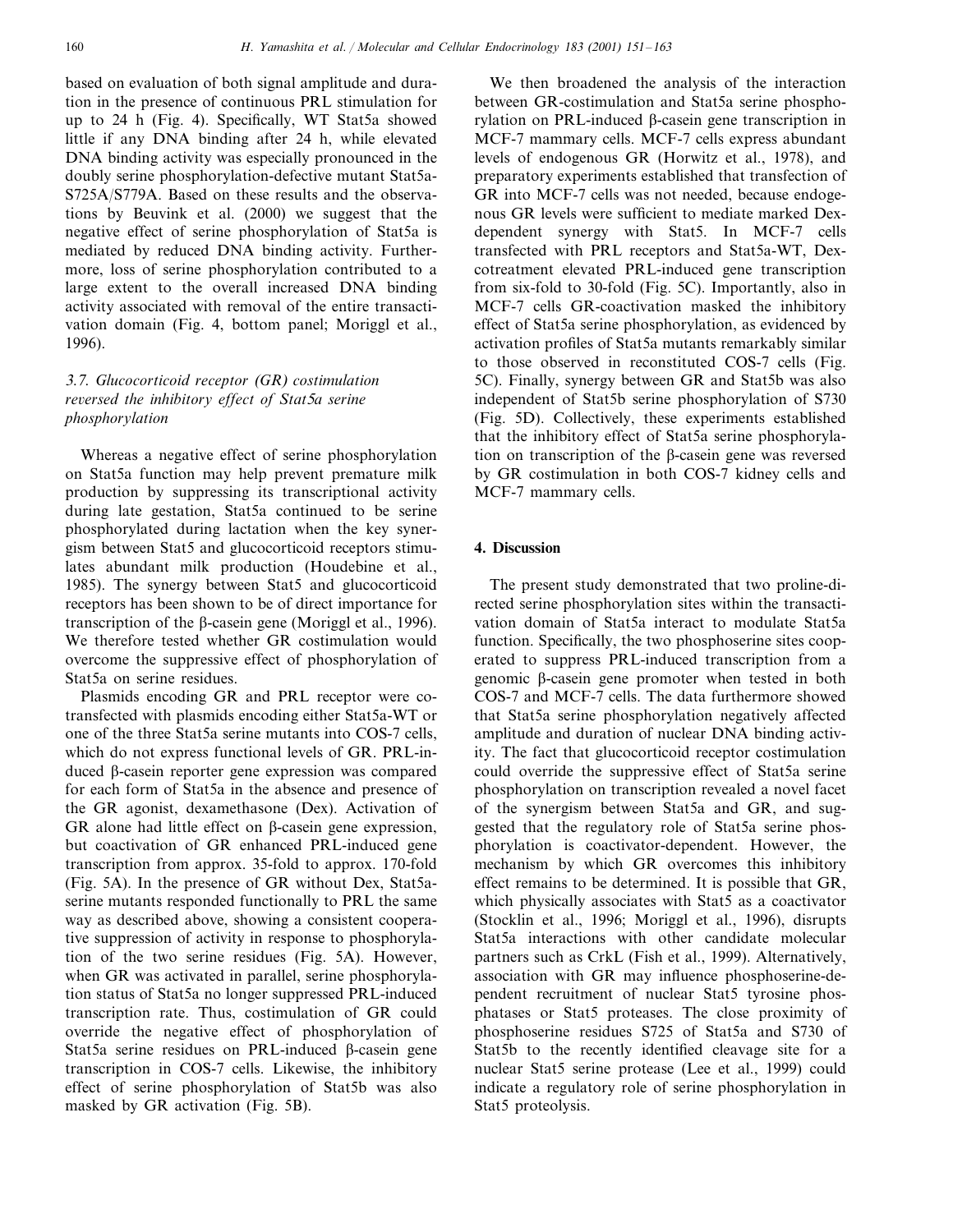

Fig. 5. Glucocorticoid receptor costimulation reversed the suppressive effect of Stat5a serine phosphorylation on  $\beta$ -casein reporter gene activation in COS-7 cells (A, B) and in MCF-7 cells (C, D). COS-7 cells or MCF-7 cells were transfected with a  $\beta$ -casein-luciferase reporter gene, PRL receptor, the glucocorticoid receptor, WT or mutants of Stat5a or Stat5b, and a B-galactosidase gene under the control of the Simian virus 40 promoter. Cells were treated with  $(+)$  or without  $(-)$  PRL  $(10 \text{ nM})$  in the presence  $(+)$  or absence  $(-)$  of dexamethasone (Dex; 100 nM) for 16 h in serum-free DMEM. Luciferase and  $\beta$ -galactosidase activities in cell extracts were determined, and the ratios of the luciferase to -galactosidase activities are shown. The mean values of three independent experiments are presented, and S.E. values are indicated by bars.

The present work is focused on the specific context of Stat5a regulation of the  $\beta$ -casein promoter, and it will be important to extend the analysis to other Stat5 responsive promoters relevant to mammary physiology in order to establish more firmly a general role of serine phosphorylation of Stat5a in mammary gland differentiation and lactogenesis. However, based on our data we propose as a working model that serine phosphorylation may serve to suppress maximal activation of Stat5a during late gestation, and that proper coactivation of GR will override this suppression and thus facilitate timely onset of milk synthesis after parturition. Indirect support for a suppressive effect of Stat5a

serine phosphorylation on milk production comes from the observation that among mammals, bovine Stat5a is unique in that it lacks the second C-terminal serine phosphorylation site that corresponds to S779 of mouse Stat5a, and contains instead a proline residue (Table 1). As part of this work we have verified by independent sequencing of cattle Stat5a DNA that a point mutation has indeed resulted in a serine to proline mutation (LeBaron et al., 2000; GenBank accession No. AF250911), possibly due to selective breeding for higher milk yield. A third cattle Stat5a DNA sequence has since been submitted that further confirmed the loss of the second phosphorylation site (Seyfert et al., 2000;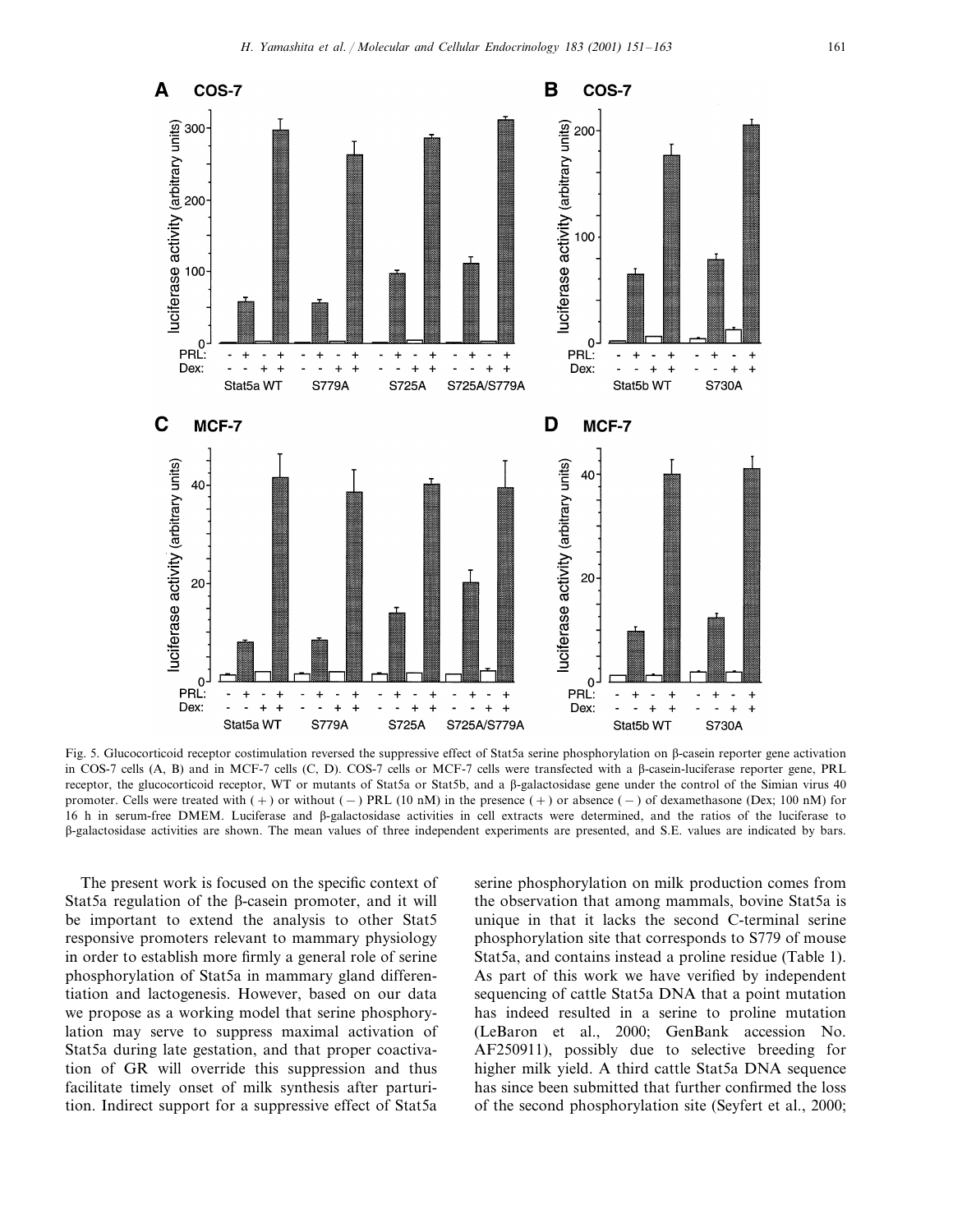Table 1

Loss of COOH-terminal proline-directed serine phoshorylation site in Stat5a of cattle

| <b>Mouse</b> | 765 ELLRRPMDSLDARL SP P. AGLFTSARSSLS 793        |  |  |
|--------------|--------------------------------------------------|--|--|
|              | Rat 765 ELLRRPMDSLDPRL SP P.AGLFTSARSSLS 793     |  |  |
|              | Piq 766 ELLRRPMDSLDSRL SP P.AGLFTSARGSLS 794     |  |  |
| <b>Human</b> | 766 ELLRRPMDSLDSRL SP P. AGLFTSARGSLS 794        |  |  |
| Sheep        | 766 ELLRRPNGQSGP.L SP PPAGLFTPARGSLS 794         |  |  |
|              | Cattle 766 ELLRRPMDSLEPSL PP P. TGLFTPGRGSLS 794 |  |  |
|              |                                                  |  |  |

Serine residue corresponding to S779 of mouse Stat5a is conserved in Stat5a of rat, pig, human, sheep but not in cattle.

GenBank accession No. AJ237937). Future work is needed to specifically determine whether cattle Stat5a is transcriptionally more active than Stat5a from other species.

The molecular mechanisms involved in suppressing Stat5a transcriptional activity through phosphorylation of residues S725 and S779 may involve reduced stability of DNA binding. In the present work, mutation of Stat5a-S779 to alanine alone did not notably affect PRL-induced  $\beta$ -casein gene transcription, and dual mutation of both proline-directed phosphoserine sites was needed to detect a regulatory involvement in this experimental model. While our demonstration of a suppressive effect of Stat5a serine phosphorylation on DNA binding activity is consistent with recent data by Beuvink et al. (2000), that study did not detect a parallel suppression of transcriptional activity as reported here. However, this apparent discrepancy may be due to more optimized transfection conditions and more effective prolactin-induced  $\beta$ -casein gene induction by Stat5a-WT achieved in the present study, which was approx. 35-fold compared to two- to three-fold in the previous study. Furthermore, while we have limited this initial study of Stat5a serine phosphorylation to the -casein promoter, a broader side-by-side analysis of the effects of Stat5a serine phosphorylation in various cell types, signaling systems and gene promoters is now warranted. The coactivator-dependent inhibitory role of Stat5a serine phosphorylation revealed by the present study certainly suggests the existence of further conditional effects.

Until now the lack of evidence for biological involvement of Stat5a serine phosphorylation has made it difficult to justify efforts to identify Stat5a serine kinase(s). Whether Stat5a is phosphorylated on S725 and S779 by the same proline-directed serine kinase, or whether the two sites are substrates for distinct serine kinases also needs to be determined. Our previous data indicated that residue S725 is not a direct substrate for ERK1/2, but possibly an indirect target (Yamashita et al., 1998). Another report presented evidence to suggest that S779 of mouse Stat5a is a substrate and/or docking site for ERK1/2 (Pircher et al., 1999), reporting that

ERKs bind and phosphorylate a glutathione-Stat5a fusion protein in vitro but not the corresponding S779A mutant. Thus, it is possible that the two serine phosphorylation sites within the Stat5a transactivation domain are targets for separate proline-directed serine kinases. The availability of phosphospecific antibodies should facilitate the identification of physiological Stat5 serine kinases.

We have previously pointed out differences in phosphoserine regulation between Stat5a and Stat5b (Yamashita et al., 1998; Kirken et al., 1997b). The existence of a unique second serine phosphorylation site within the transactivation domain of Stat5a that is not present in Stat5b further underscores this differential regulation of Stat5a and Stat5b by serine kinase(s). It is of direct relevance that Kazansky and colleagues recently reported that nuclear accumulation of Stat5b but not Stat5a could be induced by Src tyrosine kinase activation in a prolactin-independent manner, a functional difference that was due to structural determinants within the C-terminus of the Stat5 proteins (Kazansky et al., 1999). The second, unique serine phosphorylation site and its flanking sequences within the transactivation domain of Stat5a may provide a clue to this functional difference between Stat5a and Stat5b.

#### **Acknowledgements**

This work was supported by National Institutes of Health Grants RO1 DK52013 and RO1 CA83813, and Uniformed Services University of the Health Sciences Grant RO74JW.

#### **References**

- Beuvink, I., Hess, D., Flotow, H., Hofsteenge, J., Groner, B., Hynes, N.E., 2000. Stat5a serine phosphorylation. Serine 779 is constitutively phosphorylated in the mammary gland, and serine 725 phosphorylation influences prolactin-stimulated in vitro DNA binding activity. J. Biol. Chem. 275, 10247–10255.
- Biswas, R., Vonderhaar, B.K., 1987. Role of serum in the prolactin responsiveness of MCF-7 human breast cancer cells in long-term tissue culture. Cancer Res. 47, 3509–3514.
- Boyle, W.J., van der Geer, P., Hunter, T., 1991. Phosphopeptide mapping and phosphoamino acid analysis by two-dimensional separation on thin-layer cellulose plates. Meth. Enzymol. 201, 110–149.
- Bromberg, J.F., Horvath, C.M., Wen, Z., Schreiber, R.D., Darnell, J.E. Jr., 1996. Transcriptionally active Stat1 is required for the antiproliferative effects of both interferon alpha and interferon gamma. Proc. Natl. Acad. Sci. USA 93, 7673–7678.
- Bromberg, J.F., Wrzeszczynska, M.H., Devgan, G., Zhao, Y., Pestell, R.G., Albanese, C., et al., 1999. Stat3 as an oncogene [published erratum appears in Cell 1999 15;99(2):239]. Cell 98, 295–303.
- Darnell, J.E. Jr., 1997. Stat5 and gene regulation. Science 277, 1630–1635.